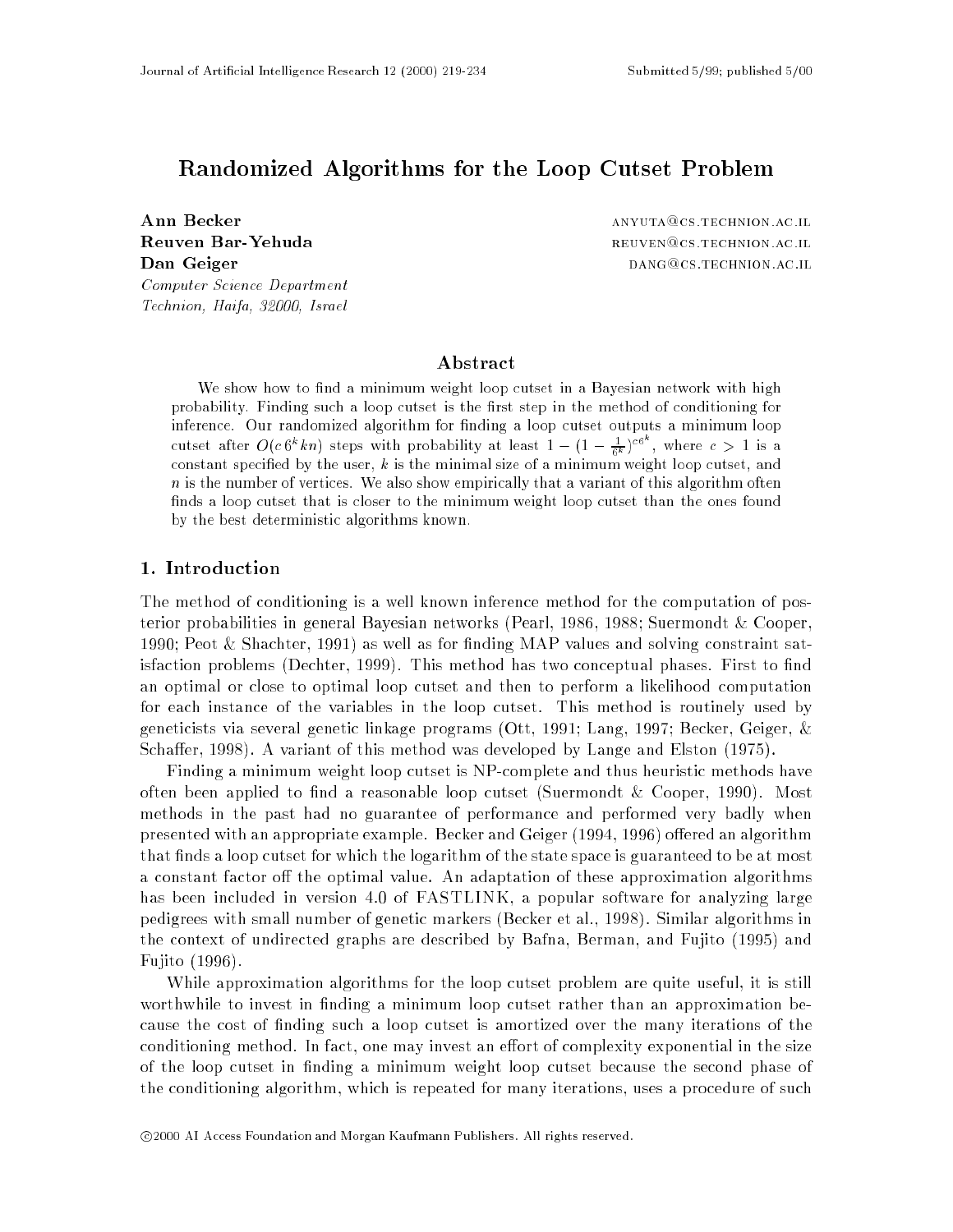complexity. The same considerations apply also to constraint satisfaction problems as well as other problems in which the method of conditioning is useful (Dechter, 1990, 1999).

In this paper we describe several randomized algorithms that compute a loop cutset. As done by Bar-Yehuda, Geiger, Naor, and Roth (1994), our solution is based on a reduction to the weighted feedback vertex set problem. A *feedback vertex set (FVS)*  $F$  is a set of vertices of an undirected graph  $G = (V, E)$  such that by removing F from G, along with all the edges incident with  $F$ , a set of trees is obtained. The Weighted Feedback Vertex Set (WFVS) problem is to find a feedback vertex set F of a vertex-weighted graph with a weight function  $w: V \to \mathrm{IR}^+$ , such that  $\sum_{v \in F} w(v)$  is minimized. When  $w(v) \equiv 1$ , this problem is called the FVS problem. The decision version associated with the FVS problem is known to be NP-Complete (Garey & Johnson, 1979, pp. 191–192).

Our randomized algorithm for finding a WFVS, called REPEATEDWGUESSI, outputs a minimum weight FVS after  $O(c 6^n k n)$  steps with probability at least  $1-(1-\frac{1}{6k})^{co}$ , where  $c > 1$  is a constant specified by the user, k is the minimal size of a minimum weight FVS, and  $n$  is the number of vertices. For unweighted graphs we present an algorithm that finds a minimum FVS of a graph G after  $O(c\,4^k kn)$  steps with probability at least  $1-(1-\frac{1}{4^k})^{c_4}$ . In comparison, several deterministic algorithms for finding a minimum FVS are described in the literature. One has a complexity  $O((2\kappa + 1)^n n^*)$  (Downey & Fellows, 1995b) and others have a complexity  $O((1/k^2)/n)$  (Bodlaender, 1990; Downey  $\propto$  Fellows, 1995a).

A final variant of our randomized algorithms, called WRA, has the best performance because it utilizes information from previous runs. This algorithm is harder to analyze and its investigation is mostly experimental. We show empirically that the actual run time of WRA is comparable to a Modified Greedy Algorithm (MGA), described by Becker and Geiger  $(1996)$ , which is the best available deterministic algorithm for finding close to optimal loop cutsets, and yet, the output of WRA is often closer to the minimum weight loop cutest than the output of MGA.

The rest of the paper is organized as follows. In Section 2 we outline the method of conditioning, explain the related loop cutset problem and describe the reduction from the loop cutset problem to the WFVS Problem. In Section 3 we present three randomized algorithms for the WFVS problem and their analysis. In Section 4 we compare experimentally WRA and MGA with respect to output quality and run time.

#### 2. Background: The Loop Cutset Problem

A short overview of the method of conditioning and definitions related to Bayesian networks are given below. See the book by Pearl (1988) for more details. We then define the loop cutset problem.

Let  $P(u_1, \ldots, u_n)$  be a probability distribution where each variable  $u_i$  has a finite set of possible values called the *domain of*  $u_i$ . A directed graph D with no directed cycles is called a *Bayesian network of* P if there is a 1-1 mapping between  $\{u_1, \ldots, u_n\}$  and vertices in  $D$ , such that  $u_i$  is associated with vertex i and  $P$  can be written as follows:

$$
P(u_1, \ldots, u_n) = \prod_{i=1}^n P(u_i \mid u_{i_1}, \ldots, u_{i_{j(i)}})
$$
\n(1)

where  $i_1, \ldots, i_{j(i)}$  are the source vertices of the incoming edges to vertex i in D.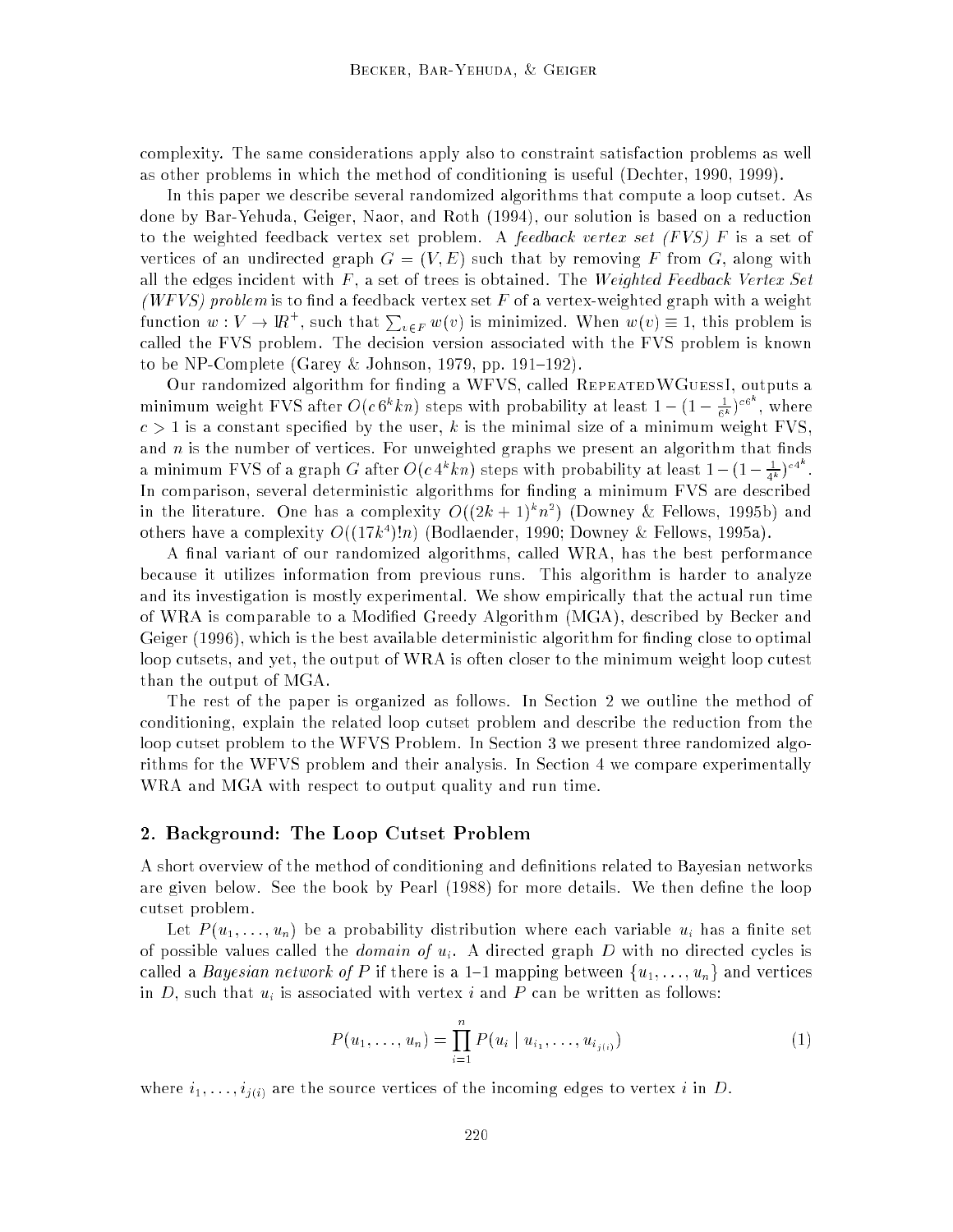Suppose now that some variables  $\{v_1,\ldots,v_l\}$  among  $\{u_1,\ldots,u_n\}$  are assigned specific values  $\{v_1, \ldots, v_l\}$  respectively. The *updating problem* is to compute the probability  $P(u_i)$  $v_1 = \mathbf{v}_1, \ldots, v_l = \mathbf{v}_l$  for  $i = 1, \ldots, n$ .

A trail in a Bayesian network is a subgraph whose underlying graph is a simple path. A vertex b is called a *sink* with respect to a trail t if there exist two consecutive edges  $a \rightarrow b$ and  $b \leftarrow c$  on t. A trail t is active by a set of vertices Z if (1) every sink with respect to t either is in Z or has a descendant in Z and  $(2)$  every other vertex along t is outside Z. Otherwise, the trail is said to be *blocked (d-separated)* by  $Z$ .

Verma and Pearl proved that if D is a Bayesian network of  $P(u_1, \ldots, u_n)$  and all trails between a vertex in  $\{r_1, \ldots, r_l\}$  and a vertex in  $\{s_1, \ldots, s_k\}$  are blocked by  $\{t_1, \ldots, t_m\}$ , then the corresponding sets of variables fur1 ; : : : ; url <sup>g</sup> and fus1 ; : : : ; uskg are independent conditioned on fut1 ; : : : ; utmg (Verma & Pearl, 1988). Furthermore, Geiger and Pearl proved that this result cannot be enhanced (Geiger & Pearl, 1990). Both results were presented and extended by Geiger, Verma, and Pearl (1990).

Using the close relationship between blocked trails and conditional independence, Kim and Pearl developed an algorithm UPDATE-TREE that solves the updating problem on Bayesian networks in which every two vertices are connected with at most one trail (Kim & Pearl, 1983). Pearl then solved the updating problem on any Bayesian network as follows (Pearl, 1986). First, a set of vertices S is selected such that any two vertices in the network are connected by at most one *active* trail in  $S \cup Z$ , where Z is any subset of vertices. Then, UPDATE-TREE is applied once for each combination of value assignments to the variables corresponding to  $S$ , and, finally, the results are combined. This algorithm is called the method of *conditioning* and its complexity grows exponentially with the size of S. The set S is called a *loop cutset*. Note that when the domain size of the variables varies, then UPDATE-TREE is called a number of times equal to the product of the domain sizes of the variables whose corresponding vertices participate in the loop cutset. If we take the logarithm of the domain size (number of values) as the weight of a vertex, then finding a loop cutset such that the sum of its vertices weights is minimum optimizes Pearl's updating algorithm in the case where the domain sizes may vary.

We now give an alternative definition for a loop cutset  $S$  and then provide a probabilistic algorithm for finding it. This definition is borrowed from a paper by Bar-Yehuda et al. (1994). The underlying graph G of a directed graph D is the undirected graph formed by ignoring the directions of the edges in  $D$ . A cycle in  $G$  is a path whose two terminal vertices coincide. A loop in D is a subgraph of D whose underlying graph is a cycle. A vertex v is a *sink* with respect to a loop  $\Gamma$  if the two edges adjacent to v in  $\Gamma$  are directed into v. Every loop must contain at least one vertex that is not a sink with respect to that loop. Each vertex that is not a sink with respect to a loop  $\Gamma$  is called an *allowed vertex* with respect to  $\Gamma$ . A loop cutset of a directed graph D is a set of vertices that contains at least one allowed vertex with respect to each loop in  $D.$  The weight of a set of vertices  $X$ is denoted by  $w(X)$  and is equal to  $\sum_{v \in X} w(v)$  where  $w(x) = \log(|x|)$  and  $|x|$  is the size of the domain associated with vertex  $x$ . A minimum weight loop cutset of a weighted directed graph  $D$  is a loop cutset  $F$  - of  $D$  for which  $w(F_+)$  is minimum over all loop cutsets of  $G.$ The *Loop Cutset Problem* is defined as finding a minimum weight loop cutset of a given weighted directed graph D.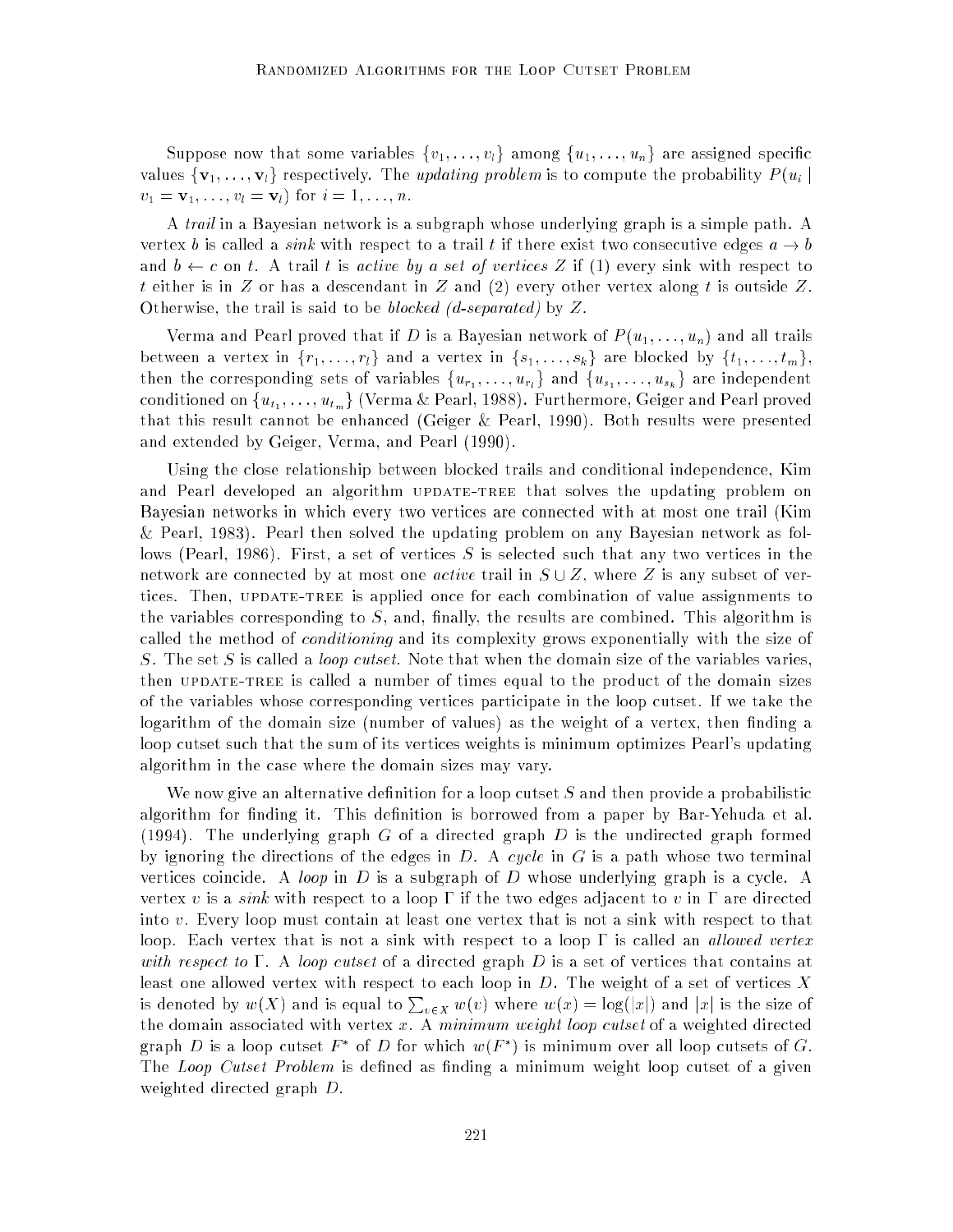The approach we take is to reduce the loop cutset problem to the weighted feedback vertex set problem, as done by Bar-Yehuda et al. (1994). We now define the weighted feedback vertex set problem and then the reduction.

Let  $G = (V, E)$  be an undirected graph, and let  $w: V \rightarrow W$  be a weight function on the vertices of G. A feedback vertex set of G is a subset of vertices  $F \subset V$  such that each cycle in G passes through at least one vertex in  $F$ . In other words, a feedback vertex set F is a set of vertices of G such that by removing F from G, along with all the edges incident with  $F$ , we obtain a set of trees (i.e., a forest). The weight of a set of vertices X is denoted (as before) by  $w(X)$  and is equal to  $\sum_{v \in X} w(v)$ . A *minimum feedback vertex set* of a weighted graph G with a weight function  $w$  is a feedback vertex set  $F$  for G for which  $w(r_\perp)$  is minimum over all feedback vertex sets of G. The *Weighted Feedback Vertex Set* (WFVS) Problem is defined as finding a minimum feedback vertex set of a given weighted graph G having a weight function w.

The reduction is as follows. Given a weighted directed graph  $(D, w)$  (e.g., a Bayesian network), we define the *splitting* weighted undirected graph  $D_s$  with a weight function  $w_s$  as follows. Split each vertex v in D into two vertices  $v_{\rm in}$  and  $v_{\rm out}$  in  $D_s$  such that all incoming edges to v in D become undirected incident edges with  $v_{\text{in}}$  in  $D_s$ , and all outgoing edges from v in D become undirected incident edges with  $v_{\text{out}}$  in  $D_s$ . In addition, connect  $v_{\text{in}}$  and  $v_{\text{out}}$  in  $D_s$  by an undirected edge. Now set  $w_s(v_{\text{in}}) = \infty$  and  $w_s(v_{\text{out}}) = w(v)$ . For a set of vertices X in  $D_s$ , we define  $\psi(X)$  as the set obtained by replacing each vertex  $v_{\text{in}}$  or  $v_{\text{out}}$  in X by the respective vertex v in D from which these vertices originated. Note that if X is a cycle in  $D_s$ , then  $\psi(X)$  is a loop in D, and if Y is a loop in D, then  $\psi^{-1}(Y) = \bigcup_{v \in Y} \psi^{-1}(v)$ is a cycle in  $D_s$  where

$$
\psi^{-1}(v) = \begin{cases} v_{\text{in}} & v \text{ is a sink on } Y \\ v_{\text{out}} & v \text{ is a source on } Y \\ \{v_{\text{in}}, v_{\text{out}}\} & \text{otherwise} \end{cases}
$$

(A vertex  $v$  is a *source* with respect to a loop Y if the two edges adjacent to  $v$  in Y originate from v). This mapping between loops in D and cycles in  $D_s$  is one-to-one and onto.

Our algorithm can now be easily stated.

#### ALGORITHM LoopCutset

- Input: A Bayesian network D Output: A loop cutset of D 1. Construct the splitting graph  $D_s$ with weight function  $w_s$ 2. Find a feedback vertex set F for  $(D_s, w_s)$ 
	- using the Weighted Randomized Algorithm (WRA)
	- 3. Output  $\psi(F)$ .

It is immediately seen that if WRA (developed in later sections) outputs a feedback vertex set F of  $D_s$  whose weight is minimum with high probability, then  $\psi(F)$  is a loop cutset of  $D$  with minimum weight with the same probability. This observation holds due to the one-to-one and onto correspondence between loops in  $D$  and cycles in  $D_s$  and because WRA never chooses a vertex that has an infinite weight.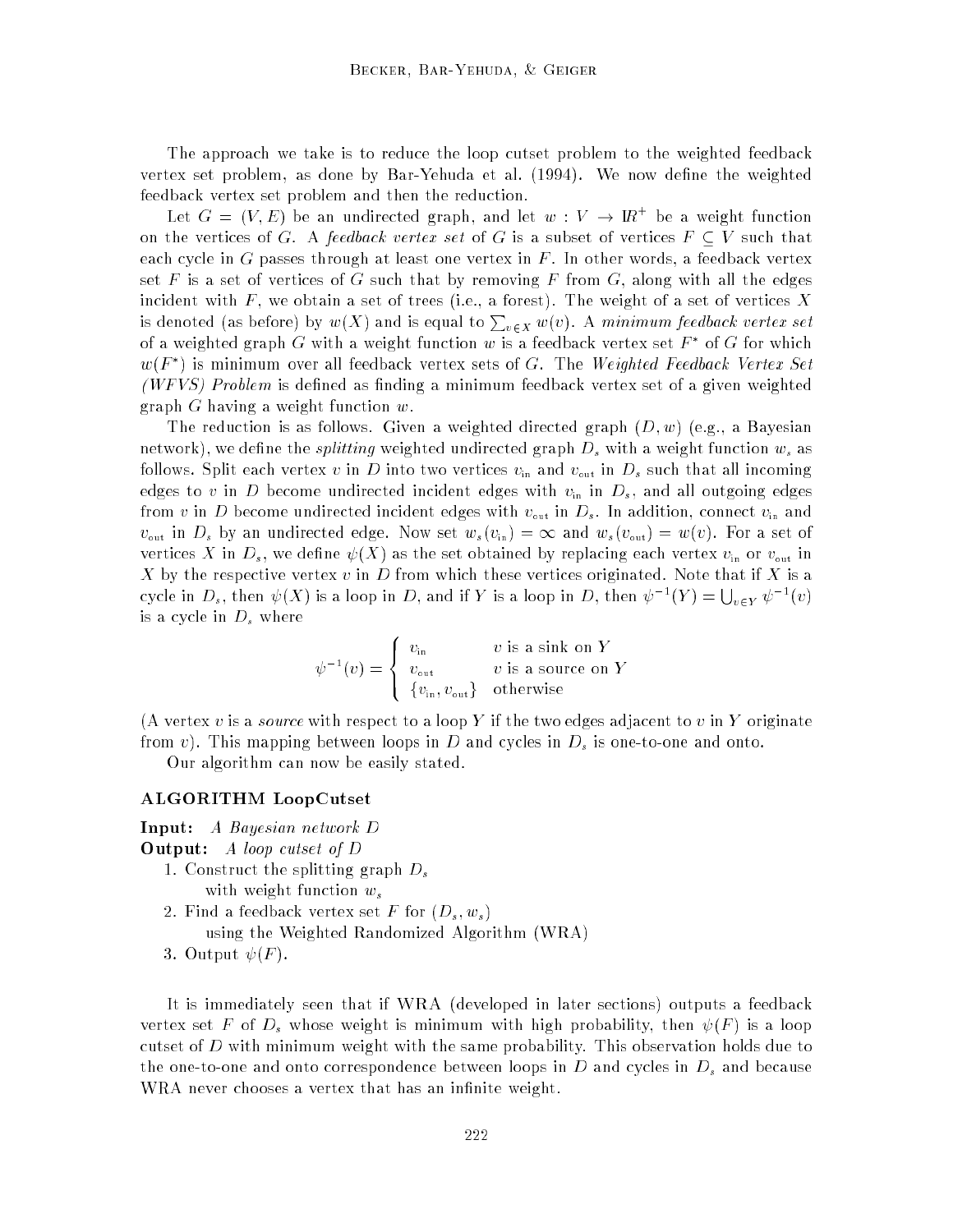# 3. Algorithms for the WFVS Problem

Recall that a feedback vertex set of G is a subset of vertices  $F\subseteq V$  such that each cycle in G passes through at least one vertex in  $F$ . In Section 3.1 we address the problem of finding a FVS with a minimum number of vertices and in Sections 3.2 and 3.3 we address the problem of finding a FVS with a minimum weight. Throughout, we allow  $G$  to have parallel edges. If two vertices u and v have parallel edges between them, then every  $FVS$ of  $G$  includes either  $u, v$ , or both.

### 3.1 The Basic Algorithms

In this section we present a randomized algorithm for the FVS problem. First we introduce some additional terminology and notation. Let  $G = (V, E)$  be an undirected graph. The degree of a vertex v in G, denoted by  $d(v)$ , is the number of vertices adjacent to v. A self-loop is an edge with two endpoints at the same vertex. A leaf is a vertex with degree less or equal 1, a *linkpoint* is a vertex with degree 2 and a *branchpoint* is a vertex with degree strictly higher than 2. The cardinality of a set X is denoted by  $|X|$ .

A graph is called rich if every vertex is a branchpoint and it has no self-loops. Given a graph  $G$ , by repeatedly removing all leaves, and bypassing with an edge every linkpoint, a graph Gos obtained such that the size of a minimum FVS in Goand in Goare equal and every minimum FVS of G-1s a minimum FVS of G. Since every vertex involved in a sen-loop belongs to every **r** vs, we can transform G to a rich graph G by adding the vertices involved in self loops to the output of the algorithm.

Our algorithm is based on the observation that if we pick an edge at random from a rich graph there is a probability of at least  $1/2$  that at least one endpoint of the edge belongs to any given FVS F . A precise formulation of this claim is given by Lemma 1 whose proof is given implicitly by Voss (1968, Lemma 4).

**Lemma 1** Let  $G = (V, E)$  be a rich graph, F be a feedback vertex set of G and  $X = V \setminus F$ . Let  $E_X$  denote the set of edges in E whose endpoints are all vertices in X and  $E_{F,X}$  denote the set of edges in G that connect vertices in F with vertices in X. Then,  $|E_X| \leq |E_{F,X}|$ .

**Proof.** The graph obtained by deleting a feedback vertex set F of a graph  $G(V, E)$  is a forest with vertices  $X = V \setminus F$ . Hence,  $|E_X| < |X|$ . However, each vertex in X is a branchpoint in  $G$ , and so,

$$
3\,|X| \,\leq\, \sum_{v\,\in\,X} d(v) \,=\, |E_{F,X}| \,+\, 2\,|E_X|.
$$

Thus,  $|E_X| \leq |E_{F,X}|$ .  $\Box$ 

Lemma 1 implies that when picking an edge at random from a rich graph, it is at least as likely to pick an edge in  $E_{FX}$  than an edge in  $E_X$ . Consequently, selecting a vertex at random from a randomly selected edge has a probability of at least  $1/4$  to belong to a minimum FVS. This idea yields a simple algorithm to find a FVS.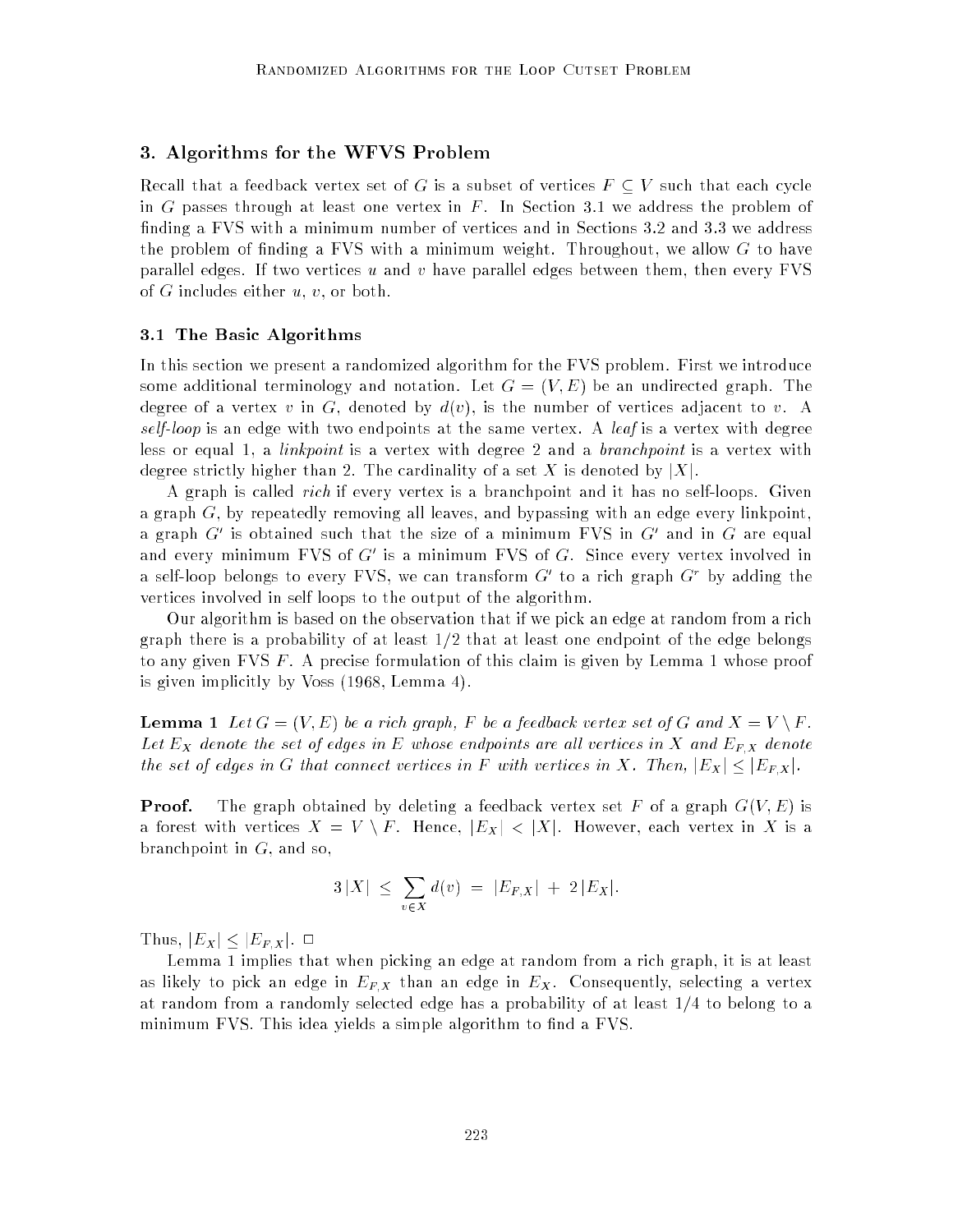# ALGORITHM SingleGuess(G,j)

**Input:** An undirected graph  $G_0$  and an integer  $j > 0$ . **Output:** A feedback vertex set F of size  $\leq j$ , or "Fail" otherwise. For  $i = 1, \ldots, j$ 1. Reduce  $G_{i-1}$  to a rich graph  $G_i$ while placing self loop vertices in  $F$ . 2. If  $G_i$  is the empty graph Return F 3. Pick an edge  $e = (u, v)$  at random from  $E_i$ 4. Pick a vertex  $v_i$  at random from  $(u, v)$ 5.  $F \leftarrow F \cup \{v_i\}$ 6.  $V \leftarrow V \setminus \{v_i\}$ Return "Fail"

Due to Lemma 1, when SINGLEGUESS( $G, j$ ) terminates with a FVS of size j, there is a probability of at least  $1/4^j$  that the output is a minimum  $\mathtt{F}$  vs.

Note that steps 3 and 4 in SINGLEGUESS determine a vertex v by first selecting an arbitrary edge and then selecting an arbitrary endpoint of this edge. An equivalent way of achieving the same selection rule is to choose a vertex with probability proportional to its degree:

$$
p(v) = \frac{d(v)}{\sum_{u \in V} d(u)} = \frac{d(v)}{2 \cdot |E|}
$$

To see the equivalence of these two selection methods, define  $\Gamma(v)$  to be a set of edges whose one endpoint is  $v$ , and note that for graphs without self-loops,

$$
p(v) = \sum_{e \in \Gamma(v)} p(v|e) \cdot p(e) = \frac{1}{2} \sum_{e \in \Gamma(v)} p(e) = \frac{d(v)}{2 \cdot |E|}
$$

This equivalent phrasing of the selection criterion is easier to extend to the weighted case and will be used in the following sections.

An algorithm for finding a minimum FVS with high probability, which we call REPEAT-EDGUESS, can now be described as follows: Start with  $j = 1$ . Repeat SINGLEGUESS  $c 4^{j}$ times where  $c > 1$  is a parameter defined by the user. If in one of the iterations a FVS of size  $\leq j$  is found, then output this FVS, otherwise, increase j by one and continue.

#### ALGORITHM RepeatedGuess(G,c)

```
Input: An undirected graph G
            and a constant c > 1.
Output: A feedback vertex set F.
   For j = 1, ..., |V|\bf{ne} peat c \not\perp times
            1. F \leftarrow SINGLEGUESS(G, j)2. If F is not "Fail" then Return FEnd {Repest}End {For}
```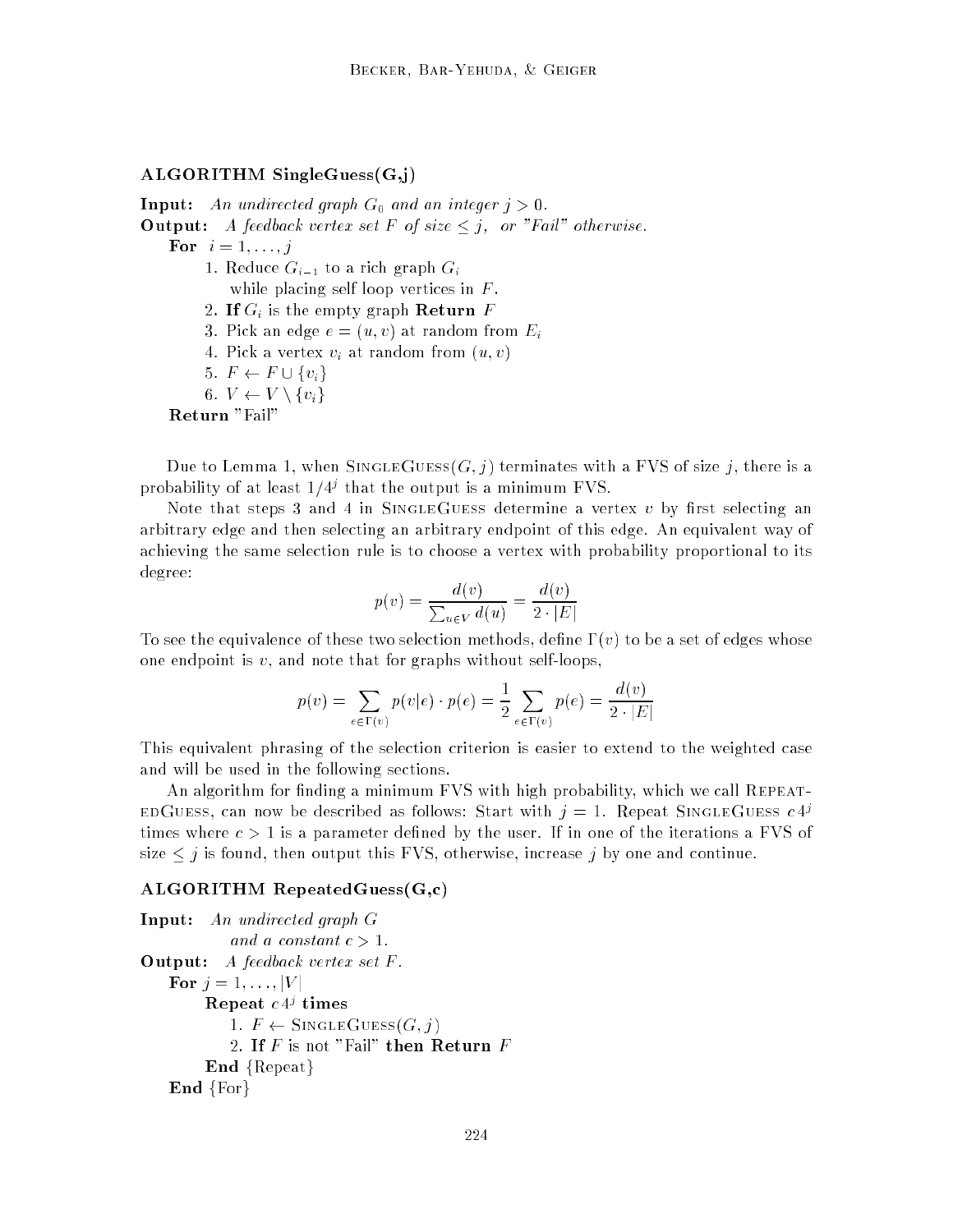The main claims about these algorithms are given by the following theorem.

**Theorem 2** Let G be an undirected graph and  $c \geq 1$  be a constant. Then, SINGLEGUESS $(G, k)$ outputs a FVS whose expected size is no more than 4k, and REPEATEDGUESS( $G, c$ ) outputs, after  $O(c 4^k kn)$  steps, a minimum FVS with probability at least  $1-(1-\frac{1}{4^k})^{c4^n}$ , where k is the size of a minimum FVS and n is the number of vertices.

The claims about the probability of success and number of steps follow immediately from the fact that the probability of success of SINGLEGUESS(G,  $\eta$  ) is at least (1/4) $^{\circ}$  and that, in case of success,  $O(c_4)$  iterations are performed each taking  $O(7n)$  steps. The result follows from the fact that  $\sum_{i=1}^s j4^j$  is of order  $O(k4^k)$ . The proof about the expected size of a single guess is presented in the next section.

Theorem 2 shows that each guess produces a FVS which, on the average, is not too far from the minimum, and that after enough iterations, the algorithm converges to the minimum with high probability. In the weighted case, discussed next, we managed to achieve each of these two guarantees in separate algorithms, but we were unable to achieve both guarantees in a single algorithm.

## 3.2 The Weighted Algorithms

We now turn to the weighted FVS problem (WFVS) of size  $k$  which is to find a feedback vertex set F of a vertex-weighted graph  $(G, w)$ ,  $w: V \rightarrow W$  , of size less or equal  $k$  such that  $w(F)$  is minimized.

Note that for the weighted FVS problem we cannot replace each linkpoint  $v$  with an edge because if v has weight lighter than its branchpoint neighbors then  $v$  can participate in a minimum weight FVS of size k.

A graph is called branchy if it has no endpoints, no self loops, and, in addition, each linkpoint is connected only to branchpoints (Bar-Yehuda, Geiger, Naor, & Roth, 1994). Given a graph  $G$ , by repeatedly removing all leaves, and bypassing with an edge every linkpoint that has a neighbor with equal or lighter weight, a graph G<sup>0</sup> is obtained such that the weight of a minimum weight  $\mathbf r$  vs (of size  $\kappa$ ) in  $G$  and in  $G$  are equal and every minimum WFVS of G<sup>0</sup> is a minimum WFVS of G. Since every vertex with a self-loop belongs to every FVS, we can transform G<sup>0</sup> to a branchy graph without self-loops by adding the vertices involved in self loops to the output of the algorithm.

To address the WFVS problem we offer two slight modifications to the algorithm SIN-GLEGUESS presented in the previous section. The first algorithm, which we call SINgleWGuessI, is identical to SingleGuess except that in each iteration we make a reduction to a branchy graph instead of a reduction to a rich graph. It chooses a vertex with probability proportional to the degree using  $p(v) = d(v)/\sum_{u \in V} d(u)$ . Note that this probability does not take the weight of a vertex into account. A second algorithm, which we call SINGLEWGUESSII, chooses a vertex with probability proportional to the ratio of its degree over its weight,

$$
p(v) = \frac{d(v)}{w(v)} / \sum_{u \in V} \frac{d(u)}{w(u)}.
$$
\n
$$
(2)
$$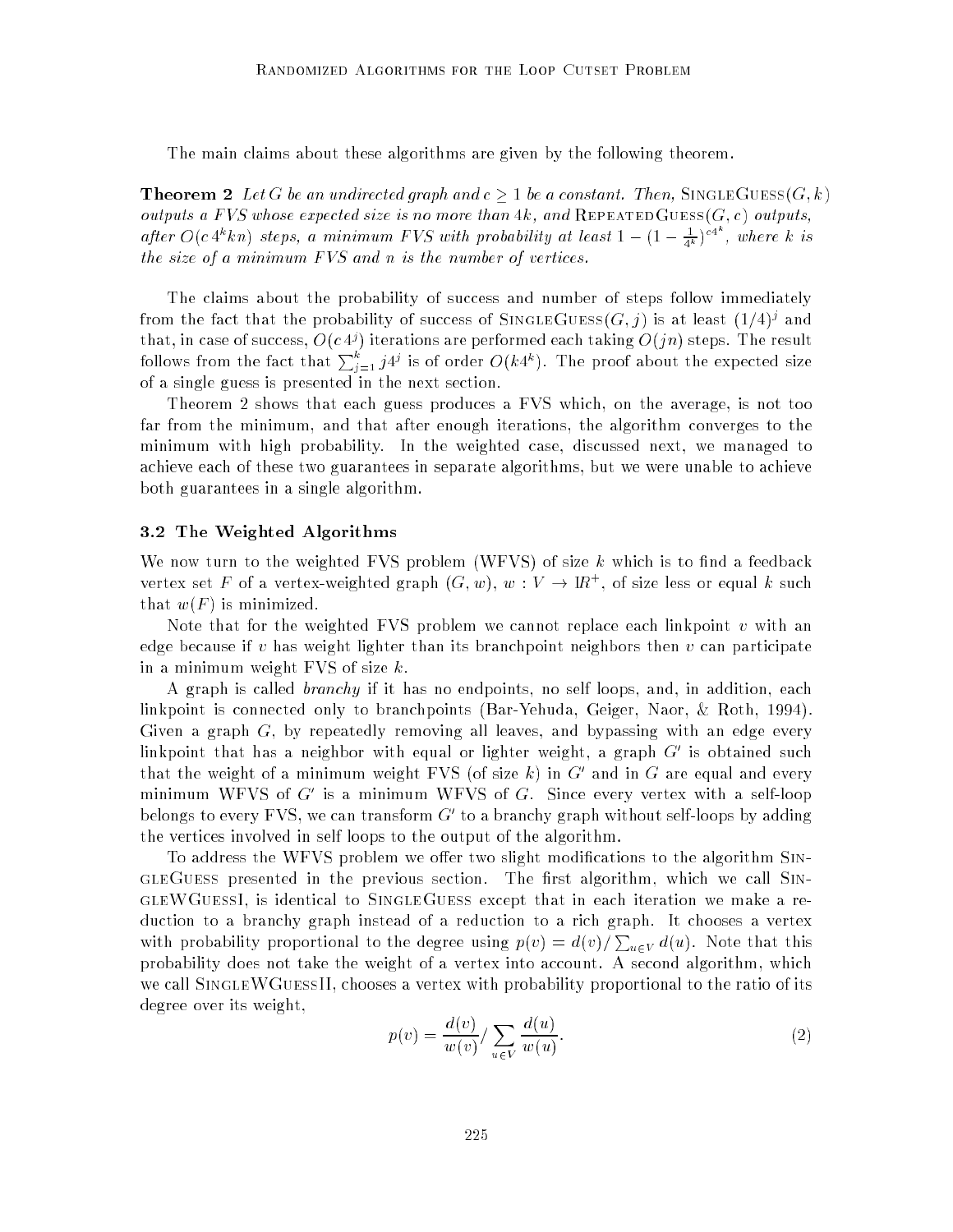#### ALGORITHM SingleWGuessI(G,j)

**Input:** An undirected weighted graph  $G_0$ and an integer  $i > 0$ .

**Output:** A feedback vertex set F of size  $\leq j$ , or "Fail" otherwise.

For  $i = 1, \ldots, j$ 

- 1. Reduce  $G_{i-1}$  to a branchy graph  $G_i(V_i, E_i)$ while placing self loop vertices in  $F$ .
- 2. If  $G_i$  is the empty graph Return  $F$
- 3. Pick a vertex  $v_i \in V_i$  at random with probability  $p_i(v) = d_i(v)/\sum_{u \in V_i} d_i(u)$
- 4.  $F \leftarrow F \cup \{v_i\}$

$$
5. V \leftarrow V \setminus \{v_i\}
$$

Return "Fail"

The second algorithm uses Eq. 2 for computing  $p(v)$  in Line 3. These two algorithms have remarkably different guarantees of performance. Version I guarantees that choosing a vertex that belongs to any given FVS is larger than  $1/6$ , however, the expected weight of a FVS produced by version I cannot be bounded by a constant times the weight of a minimum WFVS. Version II guarantees that the expected weight of its output is bounded by 6 times the weight of a minimum WFVS, however, the probability of converging to a minimum after any fixed number of iterations can be arbitrarily small. We first demonstrate via an example the negative claims. The positive claims are phrased more precisely in Theorem 3 and proven thereafter.

Consider the graph shown in Figure 1 with three vertices  $a, b$  and  $c$ , and corresponding weights  $w(a) = 6$ ,  $w(b) = 3\epsilon$  and  $w(c) = 3m$ , with three parallel edges between a and b, and three parallel edges between a and c. The minimum WFVS  $F^*$  with size 1 consists of vertex a. According to Version II, the probability of choosing vertex a is  $(Eq, 2)$ :

$$
p(a) = \frac{\epsilon}{(1 + 1/m) \cdot \epsilon + 1}
$$

So if  $\epsilon$  is arbitrarily small and m is sufficiently large, then the probability of choosing vertex  $a$  is arbitrarily small. Thus, the probability of choosing a vertex from some  $\bar{F}$  by the criterion  $d(v)/w(v)$ , as done by Version II, can be arbitrarily small. If, on the other hand, Version I is used, then the probability of choosing a, b, or c is  $1/2$ ,  $1/4$ ,  $1/4$ , respectively. Thus, the expected weight of the first vertex to be chosen is  $3/4 \cdot (\epsilon + m + 4)$ , while the weight of a minimum WFVS is 6. Consequently, if  $m$  is sufficiently large, the expected weight of a WFVS found by Version I can be arbitrarily larger than a minimum WFVS.

The algorithm for repeated guesses, which we call REPEATEDWGUESSI( $G, c, j$ ) is as follows: repeat SINGLE W GUESSI(G,  $\eta$ )  $c$  o' times, where  $\eta$  is the minimal number of vertices of a minimum weight FVS we seek. If no FVS is found of size  $\leq j$ , the algorithm outputs that the size of a minimum WFVS is larger than j with high probability, otherwise, it outputs the lightest FVS of size less or equal j among those explored. The following theorem summarizes the main claims.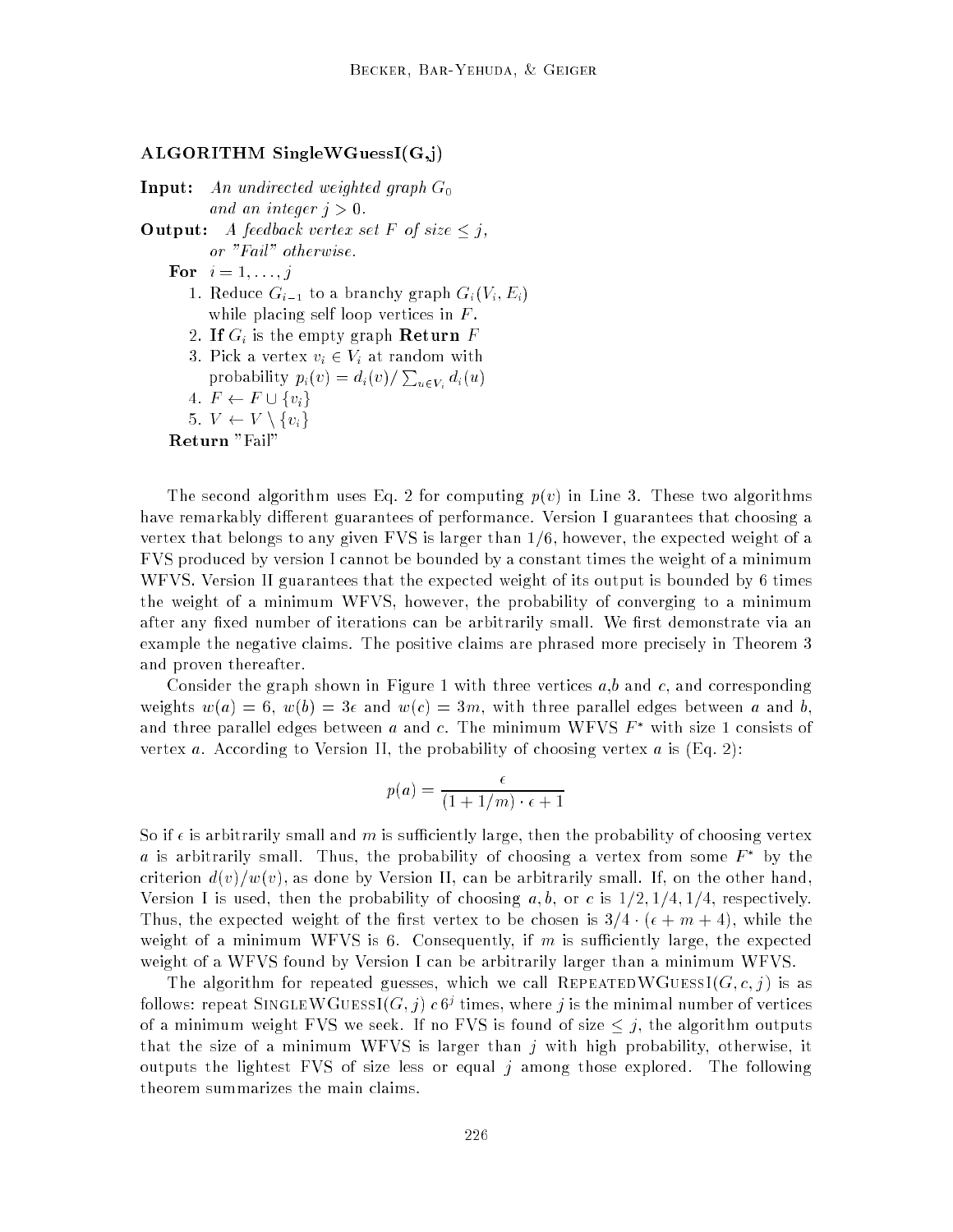

Figure 1: The minimum WFVS  $F^* = \{a\}.$ 

**Theorem 3** Let G be a weighted undirected graph and  $c > 1$  be a constant. a) The algorithm REPEATEDWGUESSI(G,C,R) outputs after  $O(\epsilon \sigma^k \kappa n)$  steps a minimum WFVS with probability at least  $1 - (1 - \frac{1}{6k})^{\text{co}}$ , where k is the minimal size of a minimum weight FVS of G and n is the number of vertices.

b) The algorithm SINGLEWGUESSII $(G,k)$  outputs a feedback vertex set whose expected weight is no more than six times the weight of a minimum weight FVS.

The proof of each part requires a preliminary lemma.

**Lemma 4** Let  $G = (V, E)$  be a branchy graph, F be a feedback vertex set of G and  $X =$  $V \setminus F$ . Let  $E_X$  denote the set of edges in E whose endpoints are all vertices in X and  $E_{F,X}$  denote the set of edges in G that connect vertices in F with vertices in X. Then,  $|E_X| \leq 2 \cdot |E_{F,X}|.$ 

**Proof.** Let  $A^+$  be the set of branchpoints in  $A$  . We replace every linkpoint in  $A$  by an edge between its neighbors, and denote the resulting set of edges between vertices in  $\Lambda^+$  by  $E_{X^b}$  and between vertices in  $X^+$  and  $F$  by  $E_{F,X^b}$ . The proof of Lemma 1 shows that

$$
|E_{X^b}^b| \le |E_{F,X^b}^b|.
$$

Since every linkpoint in  $\Lambda$  has both neighbors in the set  $\Lambda^+\cup I$  , the following holds:

$$
|E_X| \leq 2 \cdot |E_{X^b}^b|
$$
 and  $|E_{F,X}| = |E_{F,X^b}^b|$ .

Hence,  $|E_X| \leq 2 \cdot |E_{F,X}|$ .  $\Box$ 

An immediate consequence of Lemma 4 is that the probability of randomly choosing an edge that has at least one endpoint that belongs to a FVS is greater or equal  $1/3$ . Thus, selecting a vertex at random from a randomly selected edge has a probability of at least  $1/6$  to belong to a FVS. Consequently, if the algorithm terminates after  $c$  6% flerations, with a WFVS of size k, there is a probability of at least  $1-(1-\frac{1}{6k})^{c6^{n}}$  that the output is a minimum WFVS of size at most k. This proves part (a) of Theorem 3. Note that since  $k$ is not known in advance, we use REPEATEDWGUESSI $(G, c, j)$  with increasing values of j until a FVS is found, say when  $j=J$ . When such a set is found it is still possible that there exists a WFVS with more than J vertices that has a smaller weight than the one found. This happens when  $k > J$ . However, among the WFVSs of size at most J, the algorithm finds one with minimum weight with high probability.

The second part requires the following lemma.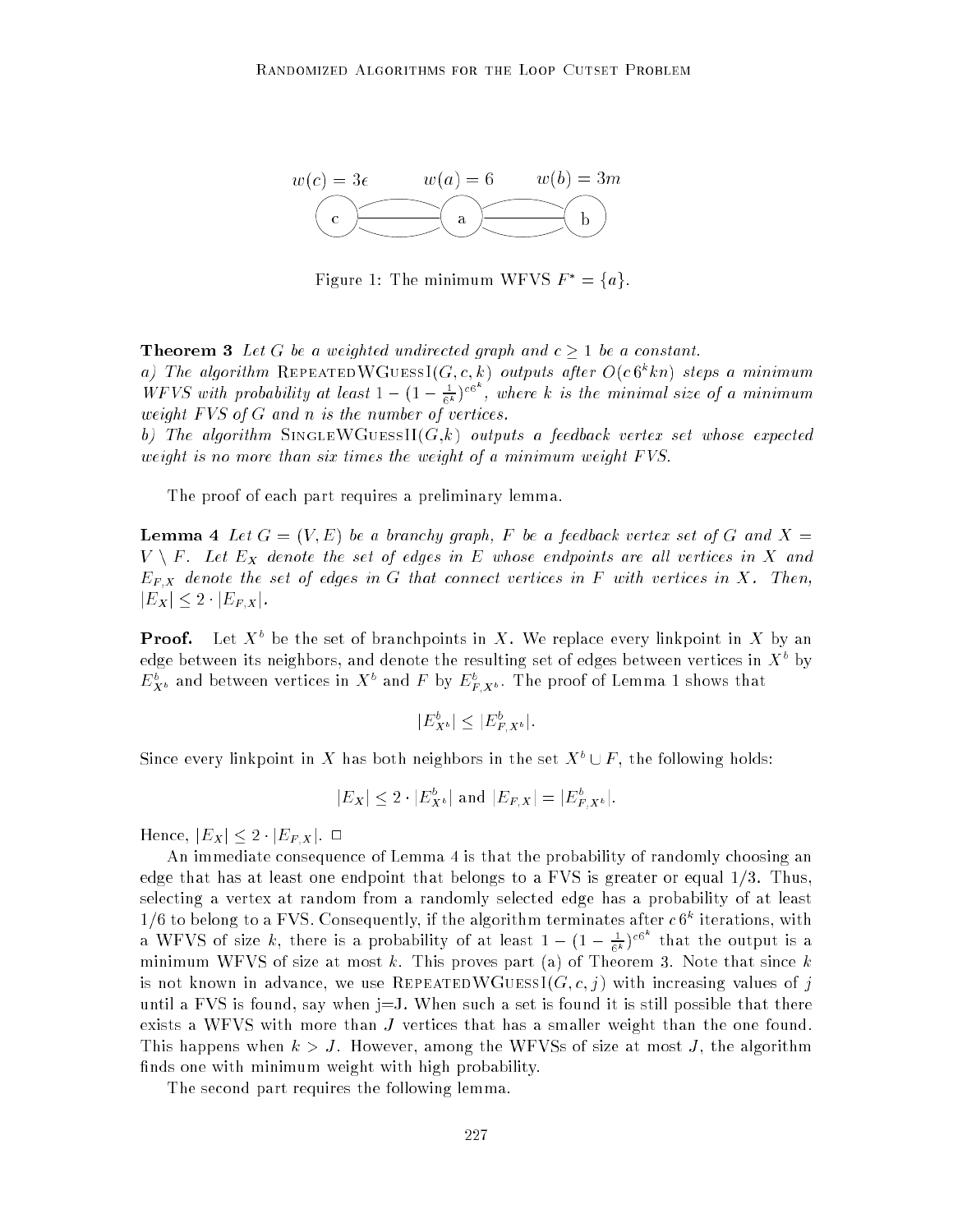**Lemma 5** Let  $G$  be a branchy graph and  $F$  be a FVS of  $G$ . Then,

$$
\sum_{v \in V} d(v) \le 6 \sum_{v \in F} d(v).
$$

**Proof.** Denote by  $d_Y(v)$  the number of edges between a vertex v and a set of vertices Y. Then,

$$
\sum_{v \in V} d(v) = \sum_{v \in X} d(v) + \sum_{v \in F} d(v) =
$$
  

$$
\sum_{v \in X} d_X(v) + \sum_{v \in X} d_F(v) + \sum_{v \in F} d(v).
$$

Due to Lemma 4,

 $\sum d_X(v) = 2|E_X| < 4|E_{F,X}| = 4 \sum d_F(v).$  (3) v2X v <u>v</u> 44

Consequently,

$$
\sum_{v \in V} d(v) \le 4 \sum_{v \in X} d_F(v) +
$$
  

$$
\sum_{v \in X} d_F(v) + \sum_{v \in F} d(v) \le 6 \sum_{v \in F} d(v)
$$

as claimed.  $\Box$ 

We can now prove part (b) of Theorem 3 analyzing SINGLEWGUESSII(G,k). Recall that  $V_i$  is the set of vertices in graph  $G_i$  in iteration i,  $d_i(v)$  is the degree of vertex v in  $G_i$ , and  $v_i$  is the vertex chosen in iteration i. Furthermore, recall that  $p_i(v)$  is the probability to choose vertex  $v$  in iteration  $i$ .

The expected weight  $E_i(w(v)) = \sum_{v \in V_i} w(v) \cdot p_i(v)$  of a chosen vertex in iteration  $i$  is denoted with  $a_i$ . Thus, due to the linearity of the expectation operator,  $E(w(F)) = \sum_{i=1}^n a_i$ , assuming  $|F| = k$ . We define a normalization constant for iteration i as follows:

$$
\gamma_i = \left[ \sum_{u \in V_i} \frac{d_i(u)}{w(u)} \right]^{-1}
$$

Then,  $p_i(v) = \gamma_i \cdot \frac{\gamma_i(v)}{w(v)}$  and

$$
a_i = \sum_{v \in V_i} w(v) \cdot \frac{d_i(v)}{w(v)} \cdot \gamma_i = \gamma_i \cdot \sum_{v \in V_i} d_i(v)
$$

Let  $F$  be a minimum FVS of G and  $F_i$  be minimum weight FVS of the graph  $\mathrm{G}_i$ . The expected weight  $E_i(w(v)|v \in F_i$  )) of a vertex chosen from  $F_i$  in iteration  $i$  is denoted with  $b_i$ . We have,

$$
b_i = \sum_{v \in F_i^*} w(v) \cdot p_i(v) = \gamma_i \cdot \sum_{v \in F_i^*} d_i(v)
$$

By Lemma 5,  $a_i/b_i \leq 6$  for every i.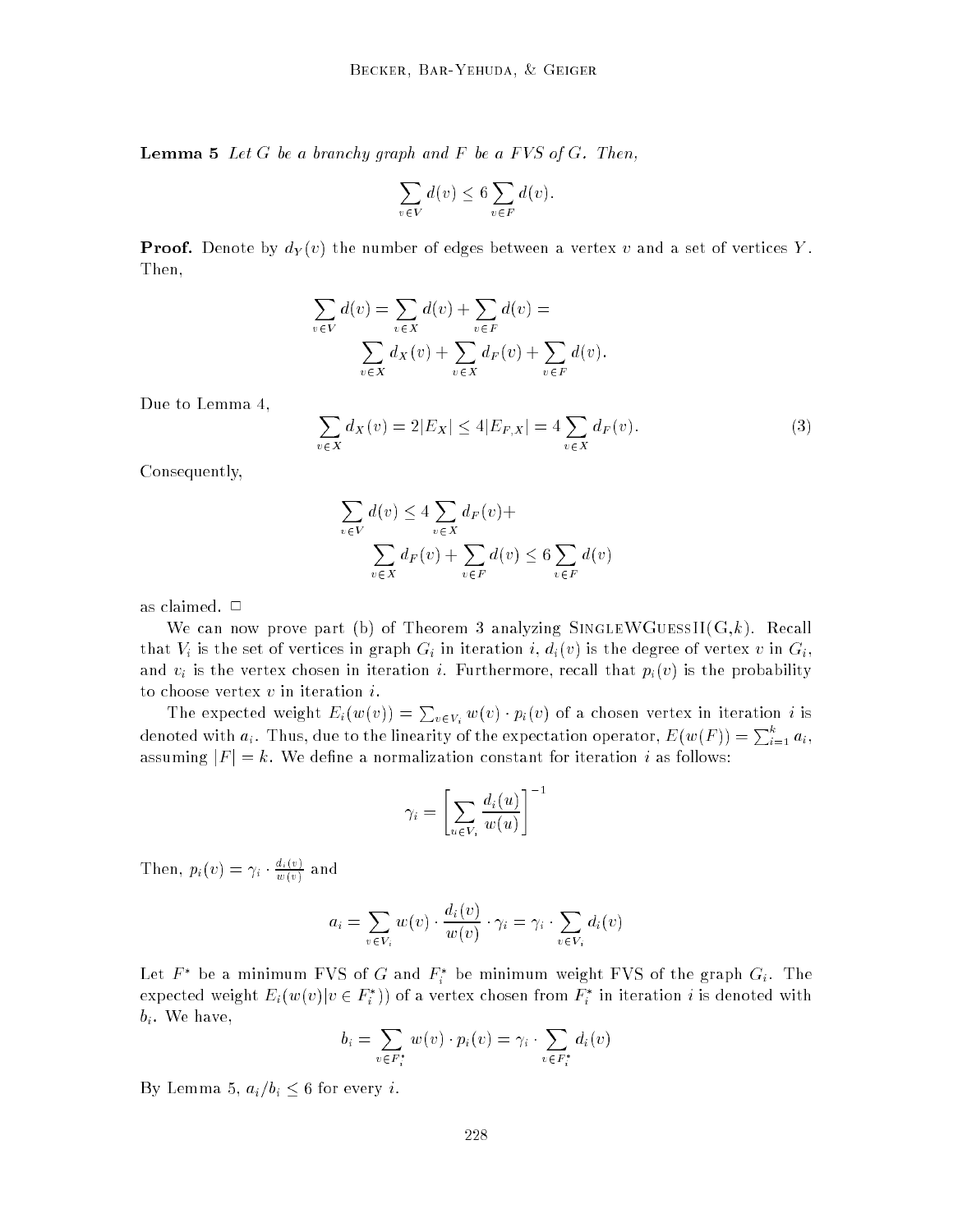Recall that by definition  $F_2$  is the minimum FVS in the branchy graph  $G_2$  obtained from  $G_1 \setminus \{v_1\}$ . We get,

$$
E(w(F^*)) \ge E_1(w(v)|v \in F_1^*)) + E(w(F_2^*))
$$

because the right hand side is the expected weight of the output  $F$  assuming the algorithm finds a minimum FVS on  $G_2$  and just needs to select one additional vertex, while the left hand side is the unrestricted expectation. By repeating this argument we get,

$$
E(w(F^*)) \ge b_1 + E(w(F_2^*)) \ge \cdots \ge \sum_{i=1}^k b_i
$$

Using  $\sum_i a_i/\sum_i b_i \leq \max_i a_i/b_i \leq 6$ , we obtain

$$
E(w(F)) \le 6 \cdot E(w(F^*)).
$$

Hence, E(w(F )) 6 w(F ) as claimed. <sup>2</sup>

The proof that SINGLEGUESS( $G, k$ ) outputs a FVS whose expected size is no more than 4k (Theorem 2) where k is the size of a minimum FVS is analogous to the proof of Theorem 3 in the following sense. We assign a weight 1 to all vertices and replace the reference to Lemma 5 by a reference to the following claim: If F is a FVS of a rich graph  $G$ , then  $\sum_{v\in V} d(v) \leq 4 \sum_{v\in F} d(v)$ . The proof of this claim is identical to the proof of Lemma 5 except that instead of using Lemma 4 we use Lemma 1.

#### 3.3 The Practical Algorithm

In previous sections we presented several algorithms for finding minimum FVS with high probability. The description of these algorithms was geared towards analysis, rather than as a prescription to a programmer. In particular, the number of iterations used within REPEATEDWGUESSI( $G, c, k$ ) is not changed as the algorithm is run with  $j < k$ . This feature allowed us to regard each call to SINGLEWGUESSI( $G, j$ ) made by REPEATEDWGUESSI as an independent process. Furthermore, there is a small probability for a very long run even when the size of the minimum FVS is small.

We now slightly modify REPEATEDWGUESSI to obtain an algorithm, termed WRA, which does not suffer from these deficiencies. The new algorithm works as follows. Repeat SINGLE W GUESSI(G, V | ) for  $min(max, CO^{\sim} \leq t)$  iterations, where  $w(F)$  is the weight of the lightest WFVS found so far and  $Max$  is some specified constant determining the maximum number of iterations of SINGLEWGUESSI.

# ALGORITHM  $WRA(G, c, Max)$

**Input:** An undirected weighted graph  $G(V, E)$  and constants Max and  $c > 1$ Output: A feedback vertex set F  $F \leftarrow$ SINGLEWGUESSI  $(G, |V|)$ M min(Max; c 6w(F ) ); i 1; While  $i \leq M$  do 1.  $F' \leftarrow$ SINGLEWGUESSI $(G, |V|)$ 2. If  $w(r) \leq w(r)$  then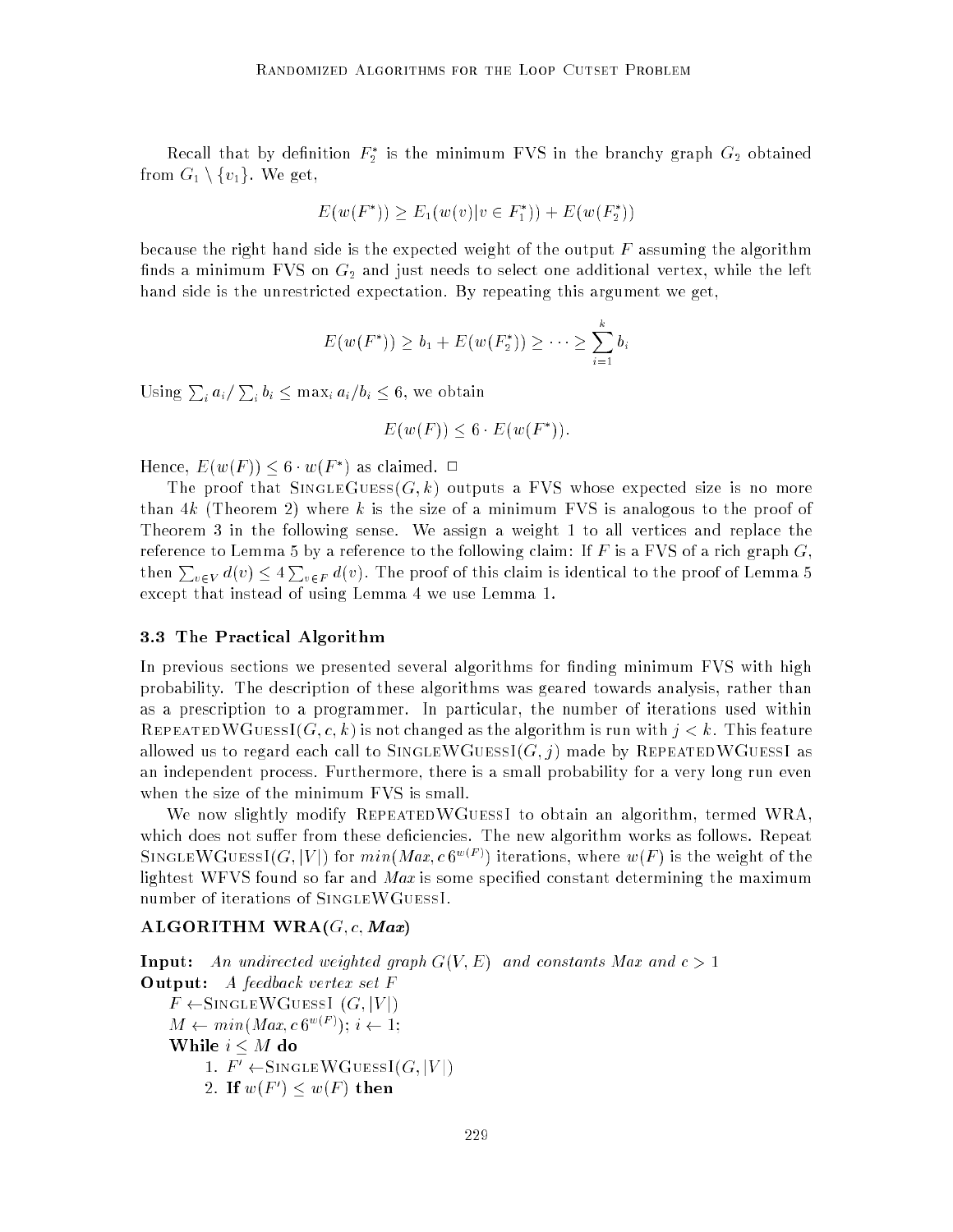| V  | E   | values   | size      | <b>MGA</b> | <b>WRA</b> | Eq. |
|----|-----|----------|-----------|------------|------------|-----|
| 15 | 25  | $2 - 6$  | $3 - 6$   | 12         | 81         | 7   |
| 15 | 25  | $2 - 8$  | $3 - 6$   | 7          | 89         |     |
| 15 | 25  | $2 - 10$ | $3 - 6$   | 6          | 90         | 4   |
| 25 | 55  | $2 - 6$  | $7 - 12$  | 3          | 95         | 2   |
| 25 | 55  | $2 - 8$  | $7 - 12$  | 3          | 97         | 0   |
| 25 | 55  | $2 - 10$ | $7 - 12$  | 0          | 100        | 0   |
| 55 | 125 | $2 - 10$ | $17 - 22$ | 0          | 100        | 0   |
|    |     |          |           | 31         | 652        | 17  |

Figure 2: Number of graphs in which MGA or WRA yield a smaller loop cutset. The last column records the number of graphs for which the two algorithms produced loop cutsets of the same weight. Each line in the table is based on 100 graphs.

 $F \leftarrow F ; M \leftarrow min(Max, c \, 0^{m \cdot (m)})$ 3.  $i \leftarrow i + 1$ ; End  $\{While\}$ Return F

**Theorem 6** If Max  $\geq$  c<sub>0</sub><sup>x</sup>, where k is the minimal size of a minimum WFVS of an unairected weighted graph  $G$ , then  $WRA(G, c, Max)$  outputs a minimum WFVS of  $G$  with probability at least  $1 - (1 - \frac{1}{6^k})^{c_0^k}$ .

The proof is an immediate corollary of Theorem 3.

The choice of Max and c depend on the application. A decision-theoretic approach for selecting such values for any-time algorithms is discussed by Breese and Horvitz (1990).

#### 4. Experimental Results

The experiments compared the outputs of WRA vis-a-vis a greedy algorithm GA and a modied greedy algorithm MGA (Becker & Geiger, 1996) based on randomly generated graphs and on some real graphs contributed by the Hugin group (www.hugin.com).

The random graphs are divided into three sets. Graphs with 15 vertices and 25 edges where the number of values associated with each vertex is randomly chosen between 2 and 6, 2 and 8, and between 2 and 10. Graphs with 25 vertices and 55 edges where the number of values associated with each vertex is randomly chosen between 2 and 6, 2 and 8, and between 2 and 10. Graphs with 55 vertices and 125 edges where the number of values associated with each vertex is randomly chosen between 2 and 10. Each instance of the three classes is based on 100 random graphs generated as described by Suermondt and Cooper (1990). The total number of random graphs we used is 700.

The results are summarized in the table of Figure 2. WRA is run with  $Max = 300$  and  $c = 1$ . The two algorithms, MGA and WRA, output loop cutsets of the same size in only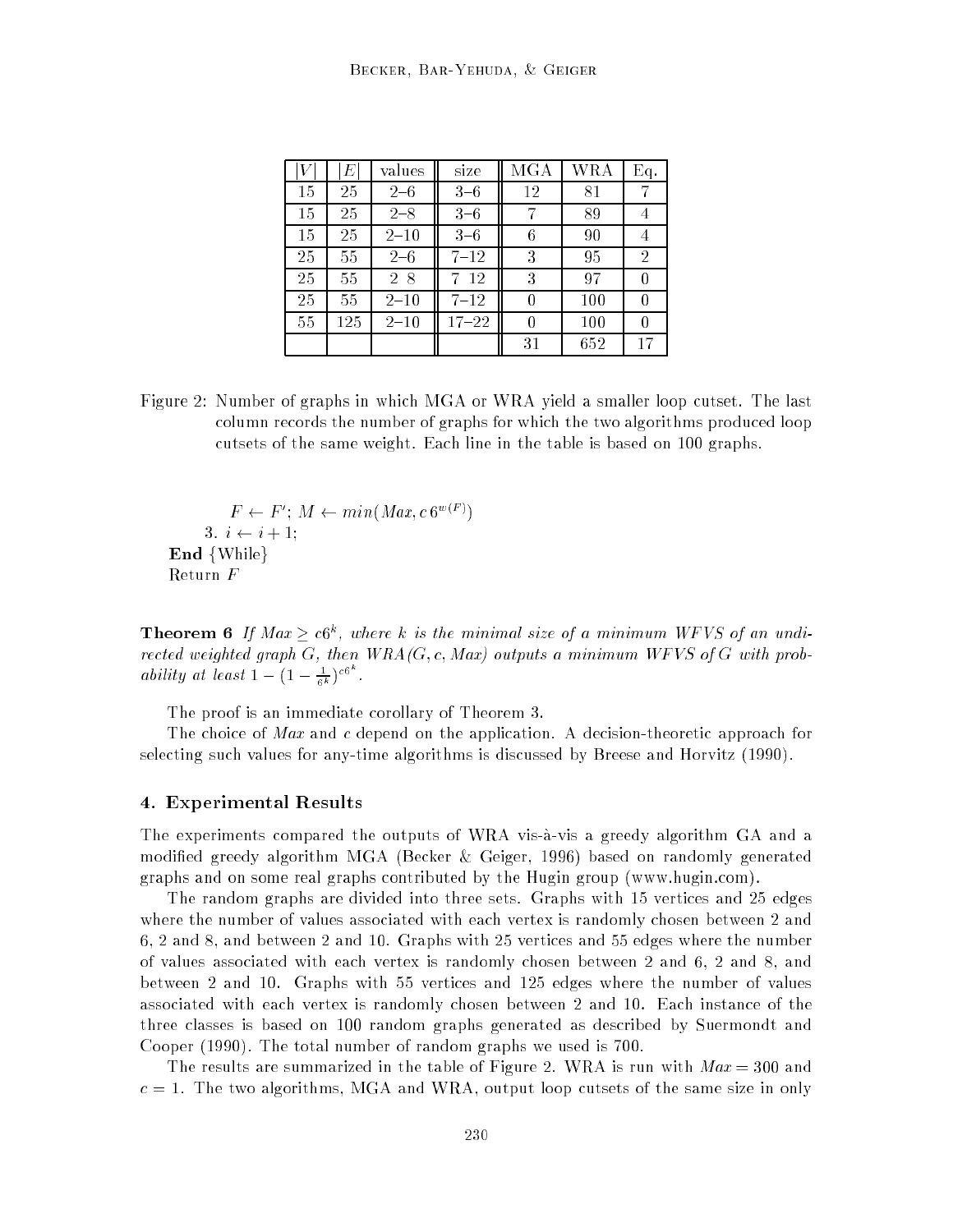| Name    |     | E   | $F^*$ | G A    | MGA   | WR A  |
|---------|-----|-----|-------|--------|-------|-------|
| Water   | 32  | 123 | 16    | - 40 - | 42.7  | 29.5  |
| Mildew  | 35  | 80  | 14    |        | 40.5  | 39.3  |
| Barley  | 48  | 126 | 20    | 72.    | 76.3  | 57.3  |
| Munin 1 | 189 | 366 | 59    | 159    | 167.5 | 122.6 |

Figure 3: Log size (base 2) of the loop cutsets found by GA, MGA, and WRA.

17 graphs and when the algorithms disagree, then in 95% of these graphs WRA performed better than MGA.

The actual run time of  $WRA(G, 1, 300)$  is about 300 times slower than GA (or MGA) on  $G$ . On the largest random graph we used, it took 4.5 minutes. Most of the time is spend in the last improvement of WRA. Considerable run time can be saved by letting  $Max = 5$ . For all 700 graphs,  $WRA(G,1,5)$  has already obtained a better loop cutset than MGA. The largest improvement, with  $Max = 300$ , was from a weight of 58.0 (log<sub>2</sub> scale) to a weight of 35.9. The improvements in this case were obtained in iterations 1, 2, 36, 83, 189 with respective weights of 46.7, 38.8, 37.5, 37.3, 35.9 and respective sizes of 22, 18, 17, 18, and 17 nodes. On the average, after 300 iterations, the improvement for the larger 100 graphs was from a weight of 52 to 39 and from size 22 to 20. The improvement for the smaller 600 graphs was from a weight of 15 to 12.2 and from size 9 to 6.7.

The second experiment compared between GA, MGA and WRA on four real Bayesian networks showing that WRA outperformed both GA and MGA after a single call to SingleWGuessI. The weight of the output continued to decrease logarithmically with the number of iterations. We report the results with  $Max = 1000$  and  $c = 1$ . Run time was between 3 minutes for Water and 15 minutes for Munin1 on a Pentium 133 with 32M RAM.

#### 5. Discussion

Our randomized algorithm, WRA, has been incorporated into the popular genetic software FASTLINK 4.1 by Alejandro Schäffer who develops and maintains this software at the National Institute of Health. WRA replaced previous approximation algorithms for finding FVS because with a small Max value it already matched or improved FASTLINK 4.0 on most datasets examined. The datasets used for comparison are described by Becker et al. (1998). The main characteristics of these datasets is that they were all collected by geneticists, they have a small number of loops, and a large number of values at each node (tens to hundreds depending on the genetic analysis). For such networks the method of conditioning is widely used by geneticists.

The leading inference algorithm, however, for Bayesian networks is the clique-tree algorithm (Lauritzen & Spiegelhalter, 1988) which has been further developed in several papers (Jensen, Lauritzen, & Olsen, 1990a; Jensen, Olsen, & Andersen, 1990b). For the networks presented in Table 3 conditioning is not a feasible method while the clique tree algorithm can and is being used to compute posterior probabilities in these networks. Furthermore, it has been shown that the weight of the largest clique is bounded by the weight of the loop cutset union the largest parent set of a vertex in a Bayesian network implying that the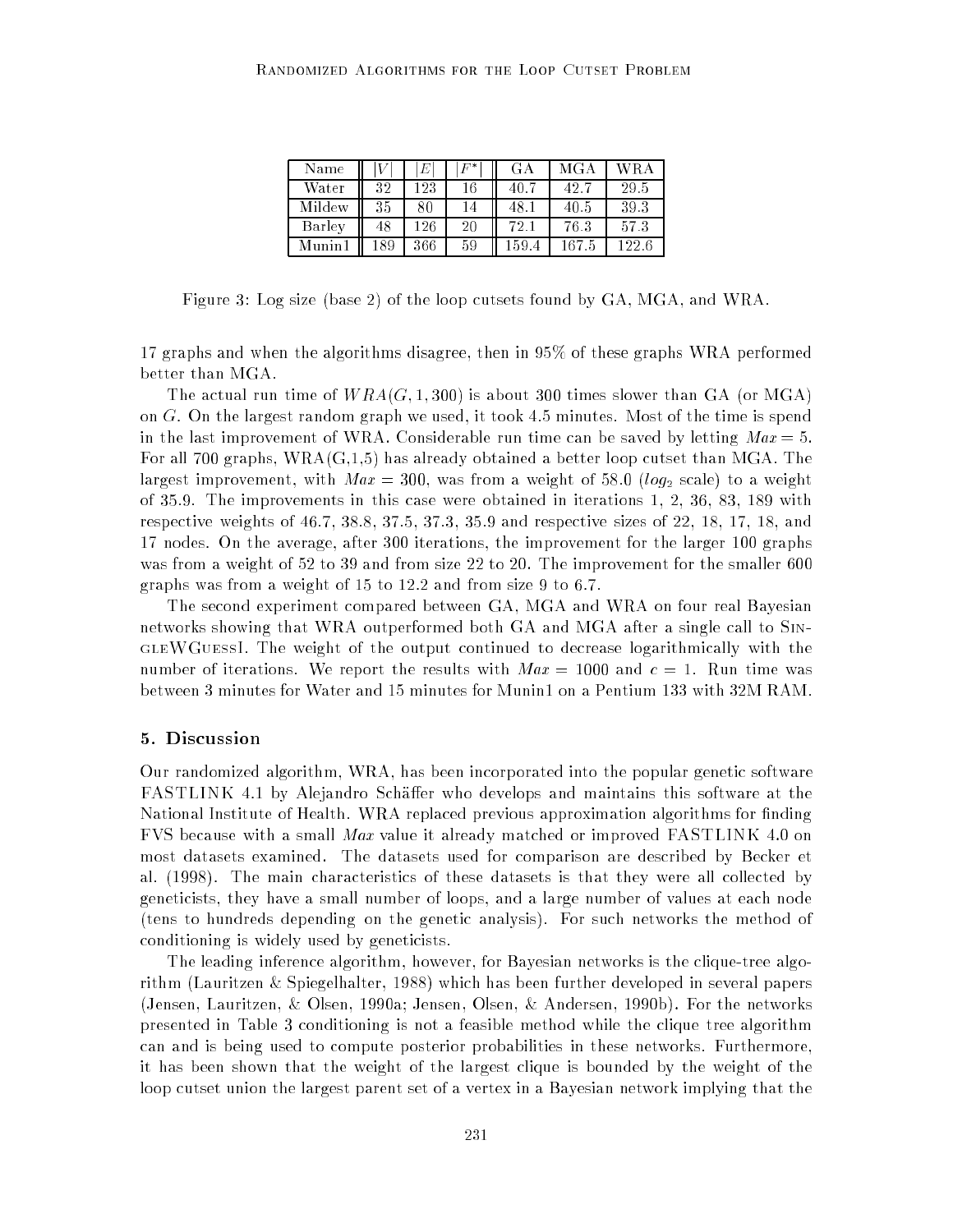clique tree algorithm is always superior in time performance over the conditioning algorithm (Shachter, Andersen, & Szolovits, 1994). The two methods, however, can be combined to strike a balance between time and space requirements as done within the bucket elimination framework (Dechter, 1999).

The algorithmic ideas behind the randomized algorithms presented herein can also be applied for constructing good clique trees and initial experiments confirm that an improvement over deterministic algorithms is often obtained. The idea is that instead of greedily selecting the smallest clique when constructing a clique tree, one would randomly select the next clique according to the relative weights of the candidate cliques. It remains to develop the theory behind random choices of clique trees before a solid assessment can be presented. Currently, there is no algorithm for finding a clique tree such that its size is guaranteed to be close to optimal with high probability.

Horvitz et al. (1989) show that the method of conditioning can be useful for approximate inference. In particular, they show how to rank the instances of a loop cutset according to their prior probabilities assuming all variables in the cutset are marginally independent. The conditioning algorithm can then be run according to this ranking and the answer to a query be given as an interval that shrinks towards the exact solution as more instances of the loop cutset are considered (Horvitz, Suermondt, & Cooper, 1989; Horvitz, 1990). Applying this idea without making independence assumptions is described by Darwiche (1994). So if the maximal clique is too large to store one can still perform approximate inferences using the conditioning algorithm.

## Acknowledgment

We thank Seffi Naor for fruitful discussions. Part of this work was done while the third author was on sabbatical at Microsoft Research. A variant of this work has been presented at the fteenth conference on uncertainty in articial intelligence, July 1999, Sweden.

# References

- Bafna, V., Berman, P., & Fujito, T. (1995). Constant ratio approximations of the weighted feedback vertex set problem for undirected graphs. In Proceedings of the Sixth Annual Symposium on Algorithms and Computation (ISAAC95), pp. 142–151.
- Bar-Yehuda, R., Geiger, D., Naor, J., & Roth, R. (1994). Approximation algorithms for the feedback vertex set problems with applications to constraint satisfaction and Bayesian inference. In Proceedings of the 5th Annual ACM-Siam Symposium On Discrete Algorithms, pp.  $344-354$ .
- Becker, A., & Geiger, D. (1994). Approximation algorithms for the loop cutset problem. In Proceedings of the 10th conference on Uncertainty in Artificial Intelligence, pp.  $60-68$ .
- Becker, A., & Geiger, D. (1996). Optimization of pearl's method of conditioning and greedylike approximation algorithms for the feedback vertex set problem. Artificial Intelligence,  $83, 167{-}188$ .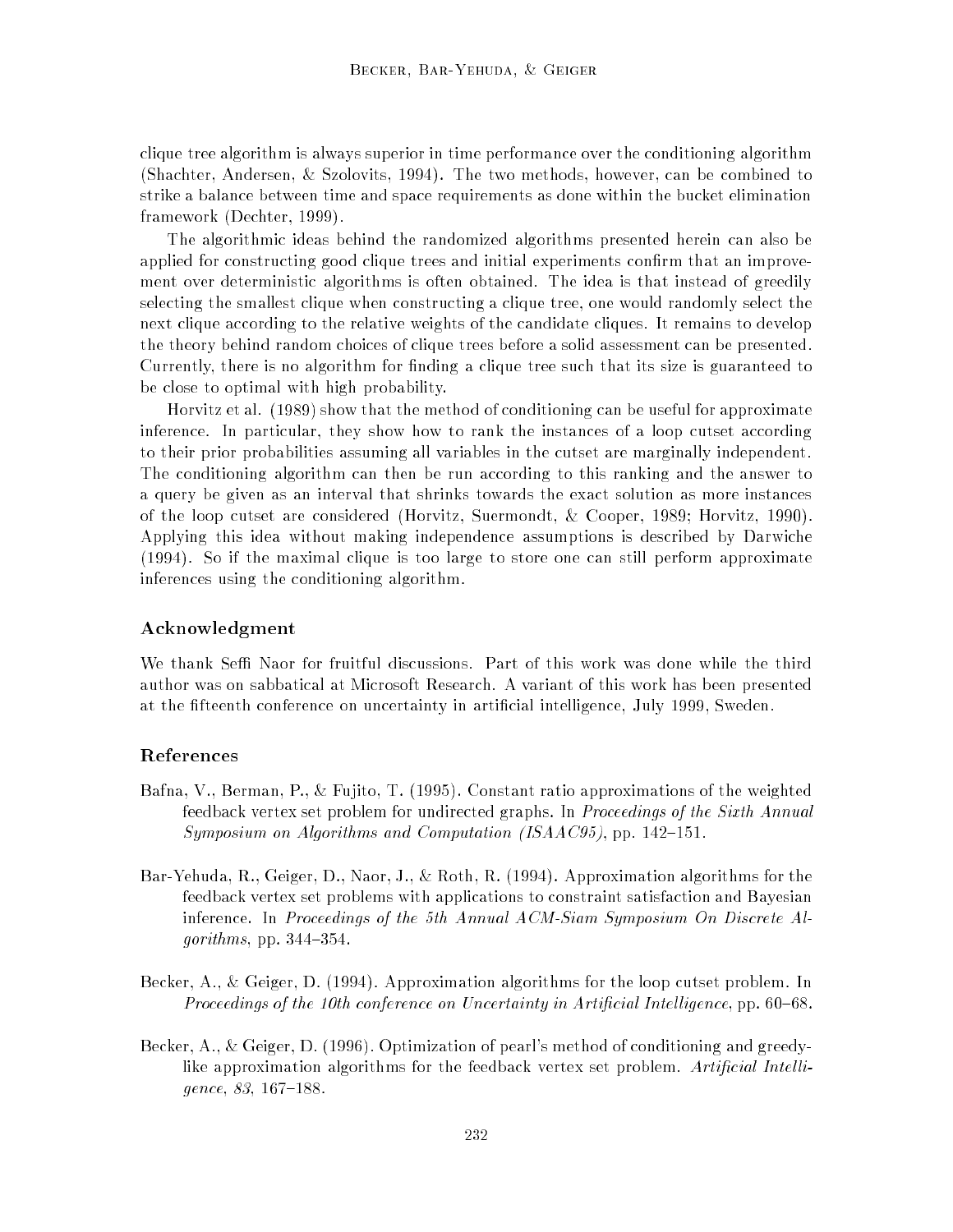- Becker, A., Geiger, D., & Schaffer, A. (1998). Automatic selection of loop breakers for genetic linkage analysis. Human Heredity,  $48, 47{-}60$ .
- Bodlaender, H. (1990). On disjoint cycles. International Journal of Foundations of Computer Science (IJFCS),  $5, 59-68$ .
- Breese, J., & Horvitz, E. (1990). Ideal reformulation of belief netwroks. In Proceedings of the 6th conference on Uncertainty in Artificial Intelligence, pp.  $64-72$ .
- Darwiche, A. (1994).  $\epsilon$ -bounded conditioning: A method for the approximate updating of causal networks. Research note, Rockwell Science Center.
- Dechter, R. (1990). Enhancement schemes for constraint processing: backjumping, learning, and cutset decomposition. Artificial Intelligence,  $41, 273{-}312$ .
- Dechter, R. (1999). Bucket elimination: A unifying framework for structure-driven inference. Artificial Intelligence, To appear.
- Downey, R., & Fellows, M. (1995a). Fixed-parameter tractability and completeness I: Basic results. SIAM Journal on Computing,  $24(4)$ , 873-921.
- Downey, R., & Fellows, M. (1995b). Parameterized computational feasibility. In P. Clote, . J. R. (Ed.), Feasible Mathematics II, pp. 219-244. Birkhauser, Boston.
- Fujito, T. (1996). A note on approximation of the vertex cover and feedback vertex set problems - unified approach. *Information Processing Letters*, 59, 59–63.
- Garey, M., & Johnson, D. (1979). Computers and Intractability: A Guide to the Theory of NP-completeness. W. H. Freeman, San Francisco, California.
- Geiger, D., & Pearl, J. (1990). On the logic of causal models. In Uncertainty in Artificial Intelligence  $\lambda$ , pp. 3-14 New York. North-Holland.
- Geiger, D., Verma, T., & Pearl, J. (1990). Identifying independence in bayesian networks.  $Networks, 20, 507–534.$
- Horvitz, E. J. (1990). Computation and action under bounded resources. Ph.D dissertation, Stanford university.
- Horvitz, E. J., Suermondt, H. J., & Cooper, G. H. (1989). Bounded conditioning: Flexible inference for decisions under scarce resources. In Proceedings of 5th conference on Uncertainty in Artificial Intelligence, pp. 182–193. Morgan Kaufmann.
- Jensen, F., Lauritzen, S. L., & Olsen, K. (1990a). Bayesian updating in causal probabilisitic networks by local computations. Computational Statistics Quarterly,  $\ddot{4}$ , 269-282.
- Jensen, F., Olsen, K., & Andersen, S. (1990b). An algebra of bayesian belief universes for knowledge-based systems. Networks, 20, 637-659.
- Kim, H., & Pearl, J. (1983). A computational model for combined causal and diagnostic reasoning in inference systems. In Proceedings of the Eighth International Joint Conference on Artificial Intelligence (IJCAI83), pp. 190-193.